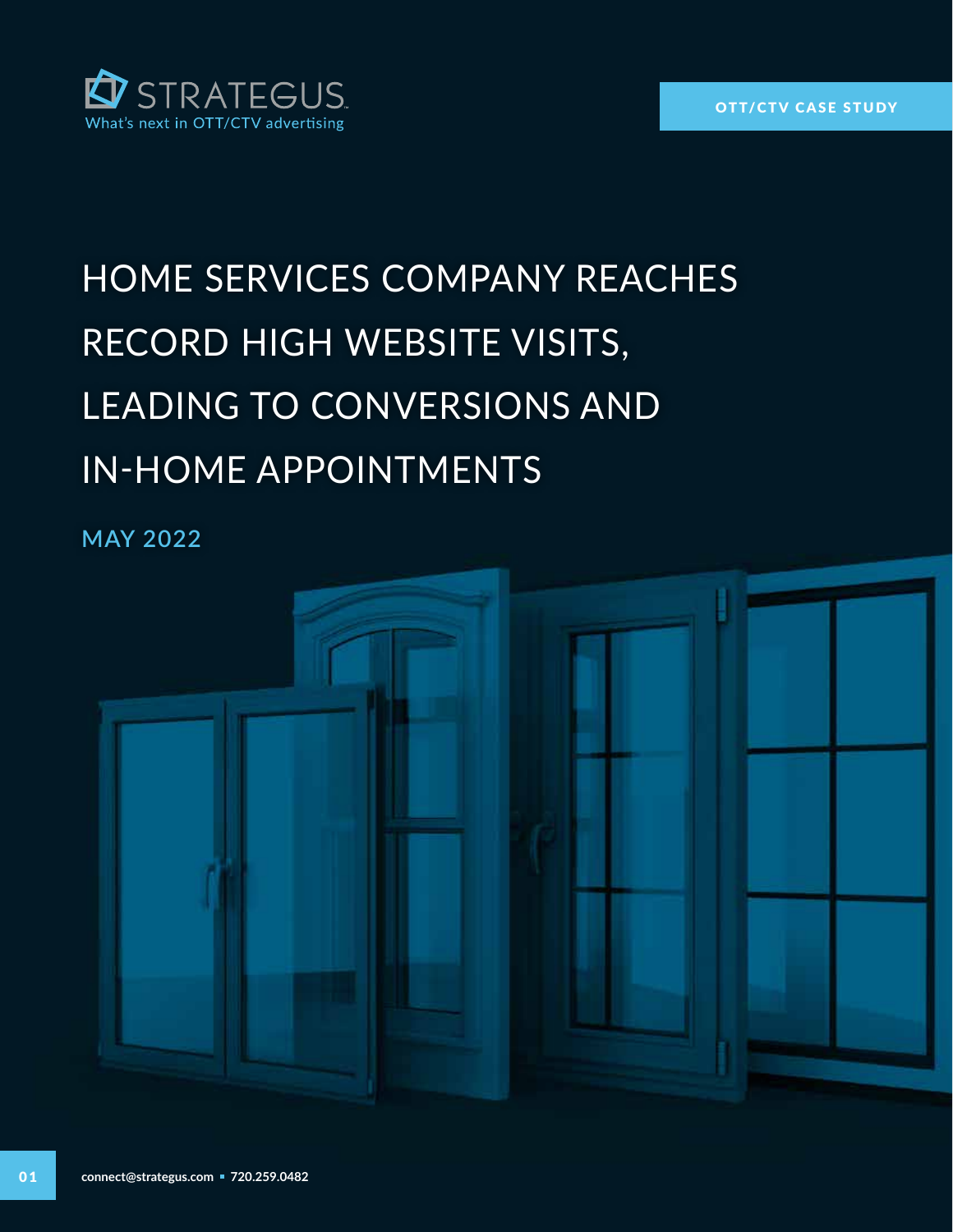

### **OVERVIEW**

In this case study, we examine how our new agency partner decided to test the waters with our full-stack programmatic platform to determine its effectiveness compared to their traditional linear television and radio ad buying.

Our agency partner worked with their home services client on a direct response campaign for windows and doors in the crowded Southern California market. They had been generating leads through social media and other digital spending, but getting measurable data from linear television and radio proved difficult.

Therefore, the agency needed to prove verifiable results for their home services client by generating calls to their appointment center, which would be sourced to account for their television ad spending.

### **STRATEGY**

Strategus developed a full-funnel Connected TV strategy based on this insight. It ran an omnichannel programmatic ad campaign that measured data points across numerous platforms, targeting audiences far beyond age and demographic. By reaching those in the market for those products and identifying prime audiences for remodeling and home improvements, the Strategus team honed in on a more effective targeted approach.

Also, Strategus coordinated a seamless consumer journey by capitalizing on the awareness their CTV ads generated by sending lower-funnel users (via our Encore technology) directly to the clients' desired 'free in-home estimate' landing pages, reducing friction by eliminating the steps a user needed to take to convert. Then, our team identified where the majority of conversions were taking place through time to conversion analysis. The data we extrapolated from programmatic campaigns enabled us to gain these insights and identified potential efficiencies we could leverage to increase reach, frequency, and overall performances.

By understanding who saw the ad, how many were retargeted, where they were located, how many ended up becoming conversions, and how long it took them to get there, we could optimize accordingly and accelerate the results in real-time.

This campaign initially began with a 2-week test in December, so we had to prove ourselves out of the gates. Due to the success of our initial test, we won the business, and they extended the campaign through January and February.

#### OTT/CTV CASE STUDY







#### **CAMPAIGN GOALS:**

- **Full-Funnel Connected TV**
- **Omnichannel Programmatic Ad Campaign**
- **Time To Conversion Analysis**